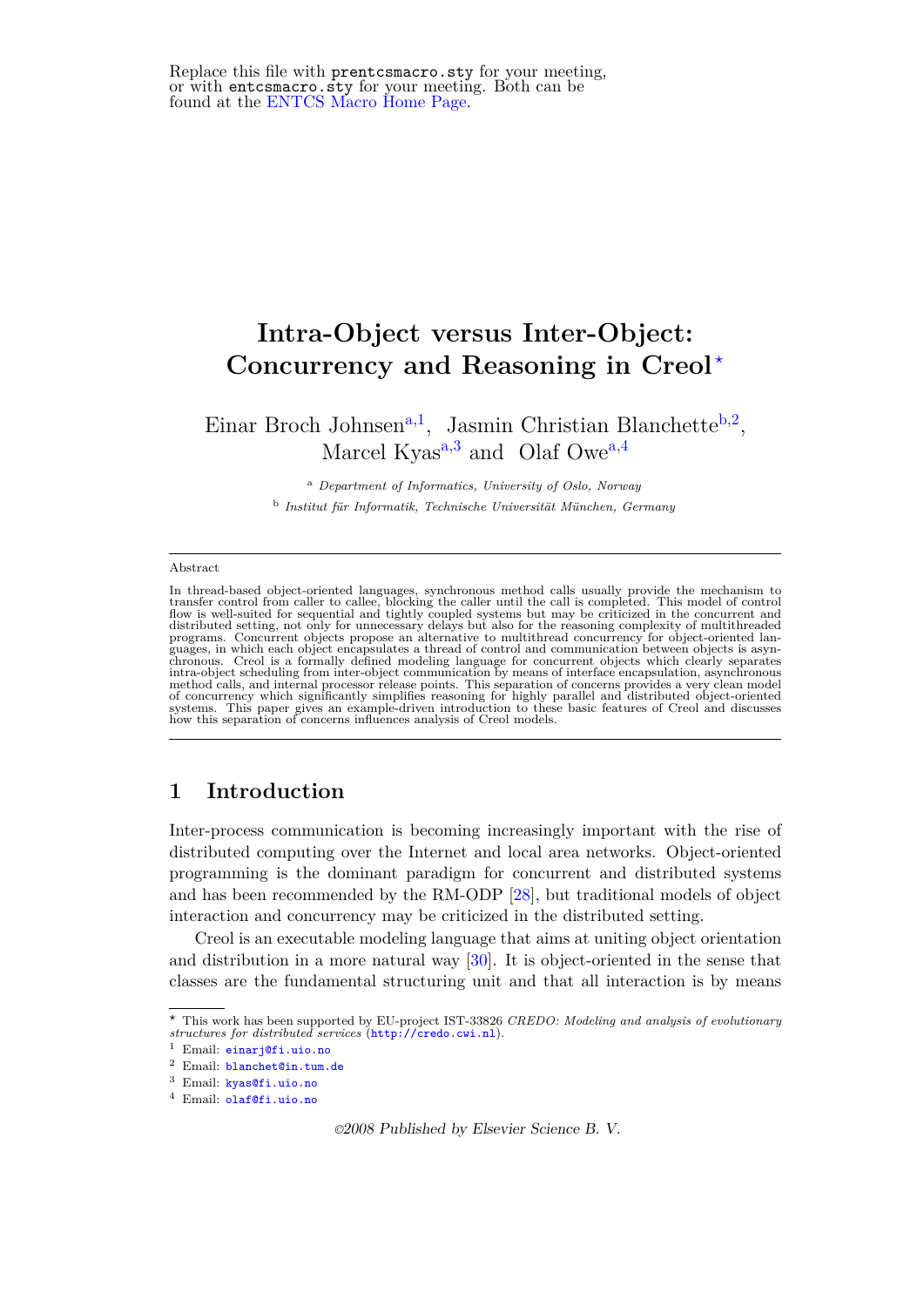of method calls between named objects. Moreover, it features multiple inheritance and late binding. What sets Creol apart from other object-oriented languages is its concurrency model: the language combines the concurrent object model of concurrency with interface encapsulation and processor release points. In the concurrent object model, each object executes on its own virtual processor and objects communicate using *asynchronous method calls*. When an object *A* calls a method *m* of an object *B*, it sends an invocation message to *B* along with arguments. Method *m* executes on *B*'s processor and sends a reply to *A* when it is finished, with return values. Object *A* may continue executing while it is waiting for *B*'s reply. Compared to standard synchronous method calls this approach leads to increased parallelism in a distributed system, where objects may be dispersed geographically. As usual in object-oriented languages, object identities may be passed around between objects.

Creol offers a very flexible model of encapsulation based on interfaces. An interface exposes some of an object's methods to the environment. Fields are not exposed, and may only be accessed by the object itself. However, an object can offer several interfaces, and each interface may require a *cointerface*; i.e., a static requirement on the caller which enables call-back between peer objects in the distributed environment. Thus, asynchronous method calls through interfaces is the only means of *inter-object* communication. Creol's interface and cointerface concepts ensure that method calls and call-backs are type-safe [\[35\]](#page-13-2).

Internally, a concurrent object contains a set of processes which are executed in some interleaved order. These processes result from method calls to the object, but the order in which they are executed may depend dynamically on delays and instabilities in the environment. At most one process may execute on the object's virtual processor at any given time, and the executing process may release processor control by means of explicitly declared processor release points. Processes may communicate with each other via the object's state; the values of these local fields may also influence the scheduling of processes through guards. This "cooperative" approach to intra-object concurrency has the advantage that while a method is executing, it can assume that no other processes are accessing the object's fields between its release points. This leads to a programming and reasoning style reminiscent of monitors [\[9](#page-12-0)[,27\]](#page-12-1), but simpler because it abstracts from explicit signaling to other processes. The use of processor release points in concurrent objects also leads to increased parallelism when objects are waiting for replies, and allows objects to easily combine active and reactive behavior in a peer-to-peer manner [\[31\]](#page-13-3).

This paper presents an overview of Creol's concurrency model and reasoning system. Focus is on the basic *inter-object* communication model of interfaces and asynchronous method calls, and on the *intra-object* synchronization model. We refer the reader to other papers for the discussion of advanced features such as, e.g., class inheritance [\[35\]](#page-13-2), specification [\[29\]](#page-13-4), dynamic class updates [\[33,](#page-13-5)[42\]](#page-13-6) and type checking [\[35](#page-13-2)[,36\]](#page-13-7). The paper then discusses how this model supports analysis of Creol models by means of query-driven executable analysis and a compositional proof system.

The rest of this paper is structured as follows: Section [2](#page-2-0) briefly compares Creol's concurrency model with traditional approaches to inter-process communication. Section [3](#page-3-0) introduces Creol by example. Section [4](#page-6-0) presents the language syntax and informally describes its semantics. Section [5](#page-10-0) gives an overview of analysis tech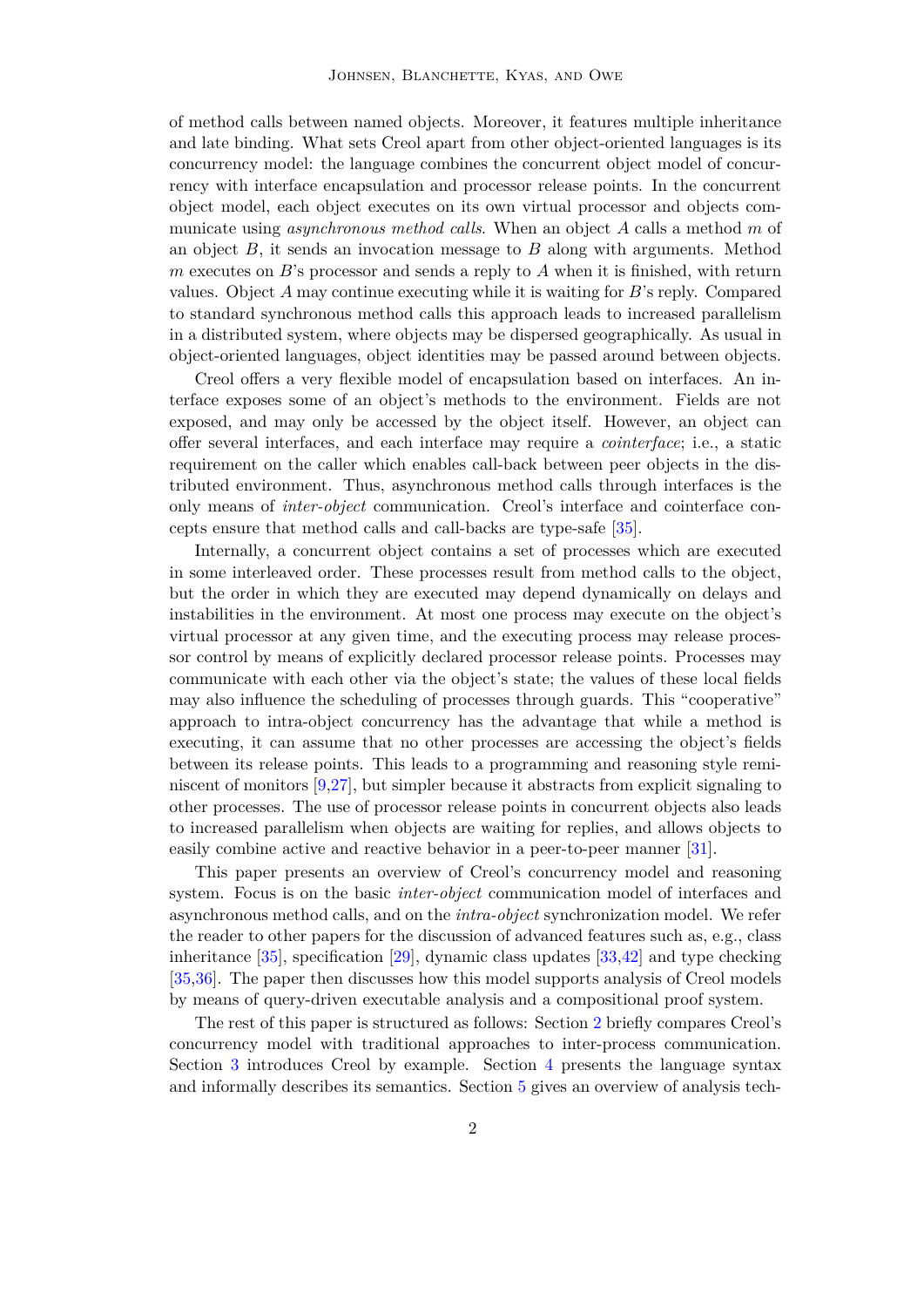niques for Creol models. Finally, Section [6](#page-11-0) concludes the paper.

### <span id="page-2-0"></span>**2 Interaction and Synchronization**

The two main interaction models for distributed processes are remote method invocation (RMI) and message passing [\[5\]](#page-12-2). For tightly coupled systems, shared memory models are also an option, but they do not generalize well to distributed environments where communication takes time and is unreliable.

With remote method invocations, the thread of control is transferred with the call and caller activity is blocked until the return values from the call have been received. In this setting, intra-object concurrency can be handled in various ways. In Java [\[24\]](#page-12-3), where concurrency is achieved through multithreading, methods can be declared to be serialized by using the synchronized keyword, which ensures that only one (serialized) method is active in an object at a time. For non-serialized Java methods, the interference problem related to shared variables reemerges when several threads operate simultaneously in the same object. Consequently, reasoning about Java programs is highly complex  $[2,12]$  $[2,12]$ ; safety is by convention rather than by language design [\[10\]](#page-12-5). Verification considerations therefore suggest that all methods should be serialized, as in Hybrid [\[39\]](#page-13-8). However, an object which makes a remote method call must then wait for the call's return before it can proceed with its execution; any other activity in the object is prohibited while waiting. This waiting imposes a severe limitation in the distributed setting; external delays and instabilities may cause unnecessary waiting. Furthermore, this blocking of internal activity makes it difficult to combine active behavior in an object with the processing of requests from the environment, the combination of which is typical for the peer objects one would expect in the distributed setting.

In contrast to remote method invocation, message passing does not transfer control between the communicating parties. A method call can be modeled in this setting by an invocation and a reply message. Message passing may be synchronized, as in Ada's rendezvous mechanism, in which case both the sender and the receiver must be ready before communication can occur. Hence, the objects synchronize on the message transmission. Remote method invocation can be captured in this model if the calling object is blocked between the two synchronized messages representing the call [\[5\]](#page-12-2). If the calling object is allowed to proceed for a while before resynchronizing on the reply message, we obtain a model of method calls that resembles future variables [\[6](#page-12-6)[,41\]](#page-13-9) or eager invocation [\[19\]](#page-12-7). For distributed systems, even this form of synchronization may easily result in unnecessary delays through the blocking of internal activity.

Message passing can also be asynchronous. In this case, message emission is always possible, regardless of when the receiver accepts the message. This approach is well-known from the Actor model [\[26,](#page-12-8)[3\]](#page-11-2). However, actors do not distinguish replies from invocations, so capturing method calls with actors quickly becomes unwieldy. Languages that support future variables are usually based on asynchronous message passing; the caller's activity is synchronized with the arrival of the reply message rather than with its emission, and the activities of the caller and the callee need not directly synchronize [\[7,](#page-12-9)[11,](#page-12-10)[16,](#page-12-11)[41\]](#page-13-9). This approach seems well-suited for distributed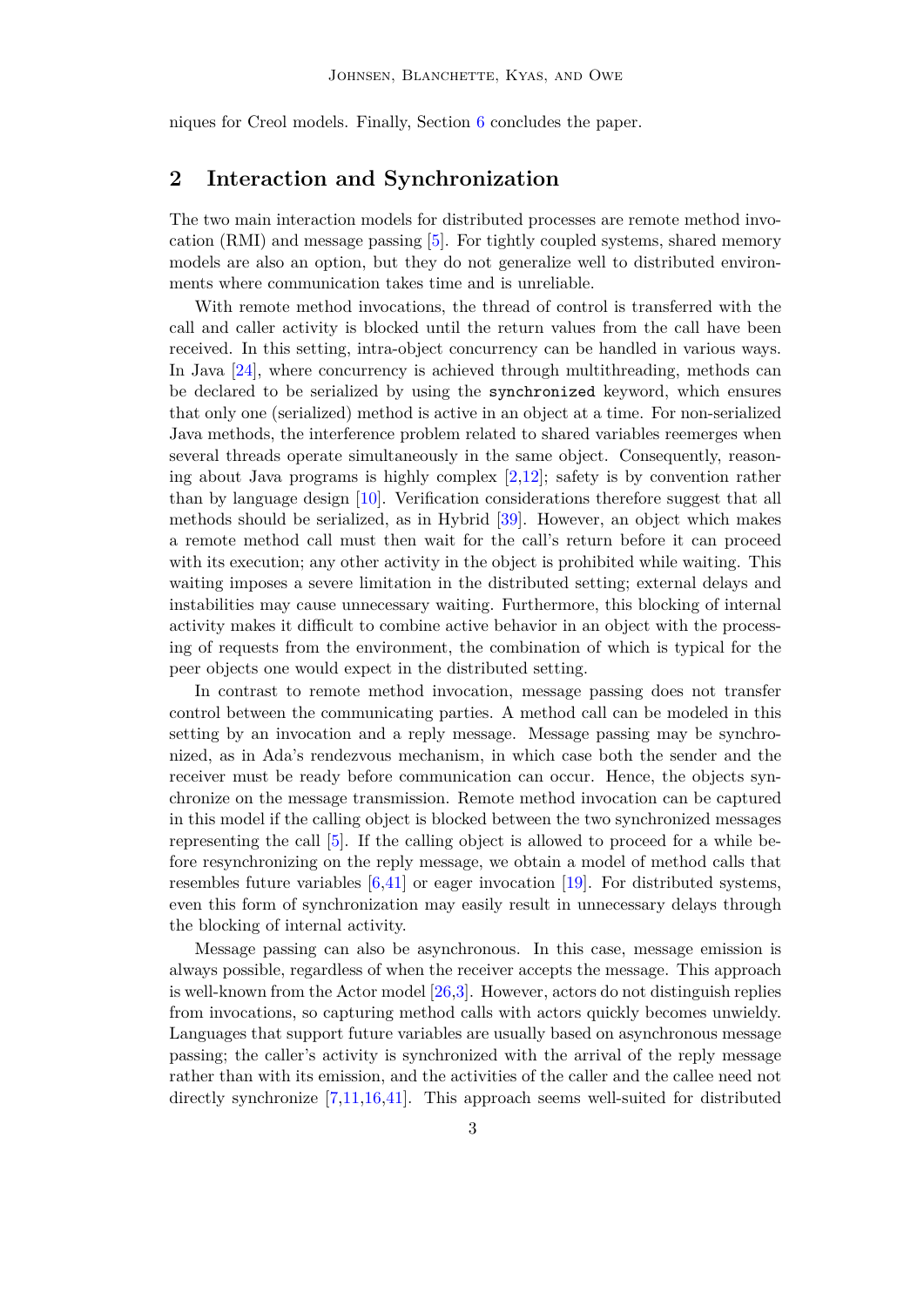environments, because it provides execution flexibility; the local execution adapts to the network's inherent latency and unreliability.

Creol's asynchronous method invocation mechanism is implemented in terms of asynchronous message passing. Asynchronous method calls resemble asynchronous message passing as they also avoid blocking, but they provide a more structured interaction model. With asynchronous method calls, object activities may be defined and invoked as usual in object orientation, and code may be structured in terms of inheritance and late binding. Furthermore the separation of execution threads and objects, as done in thread-based languages such as Java, compromises the modularity and encapsulation of objects, thereby resulting in a low-level style of programming. This is avoided by encapsulating control within asynchronously communicating concurrent objects, a very natural model for the distributed setting. Creol is a modeling language based on asynchronously communicating concurrent objects which allows processor release at synchronization points. Compared to other concurrent object models, this reduces the waiting for replies inside objects by allowing different activities to be interleaved inside the concurrent object. In fact any method in Creol may be invoked both synchronously and asynchronously. It is the caller's decision when to synchronize, this decision can even be made at runtime.

The language focuses on high-level programming constructs which adapt to the possible delays in an underspecified environment, abstracting from the exact details of local scheduling. Creol's implicit mutual exclusion within an object and its forced hiding of the object's internal fields makes interference-freedom tests unnecessary [\[5,](#page-12-2)[20\]](#page-12-12). Reasoning about a Creol program involves establishing interface properties from invariants for the program's classes. Knowledge of another object is purely based on the known interface of that object, so the external point of view is restricted to the type information of each pointer. Due to the concurrency model discussed above, reasoning about concurrent programs in Creol is based on local proof rules. An advantage of this approach is that the proof system is compositional [\[18\]](#page-12-13). In Creol, concurrent objects are independent units of composition.

## <span id="page-3-0"></span>**3 Example: Producers and Consumers**

Before reviewing Creol's syntax in detail, let us look at a simple example. Consider a buffer which is shared between a producer and a consumer object. The producer writes to the shared buffer and the consumer reads data from the buffer as it is written. Although it does not demonstrate all the features found in Creol, the example presents most of Creol's key concepts. The example consists of three interfaces and four classes. Let us start with the interfaces:

```
interface WritableBuffer
begin
with Producer
 op put(in x: Int)
end
                                        interface ReadableBuffer
                                        begin
                                        with Consumer
                                          op get(out x: Int)
                                        end
interface Buffer
 inherits WritableBuffer, ReadableBuffer
begin end
```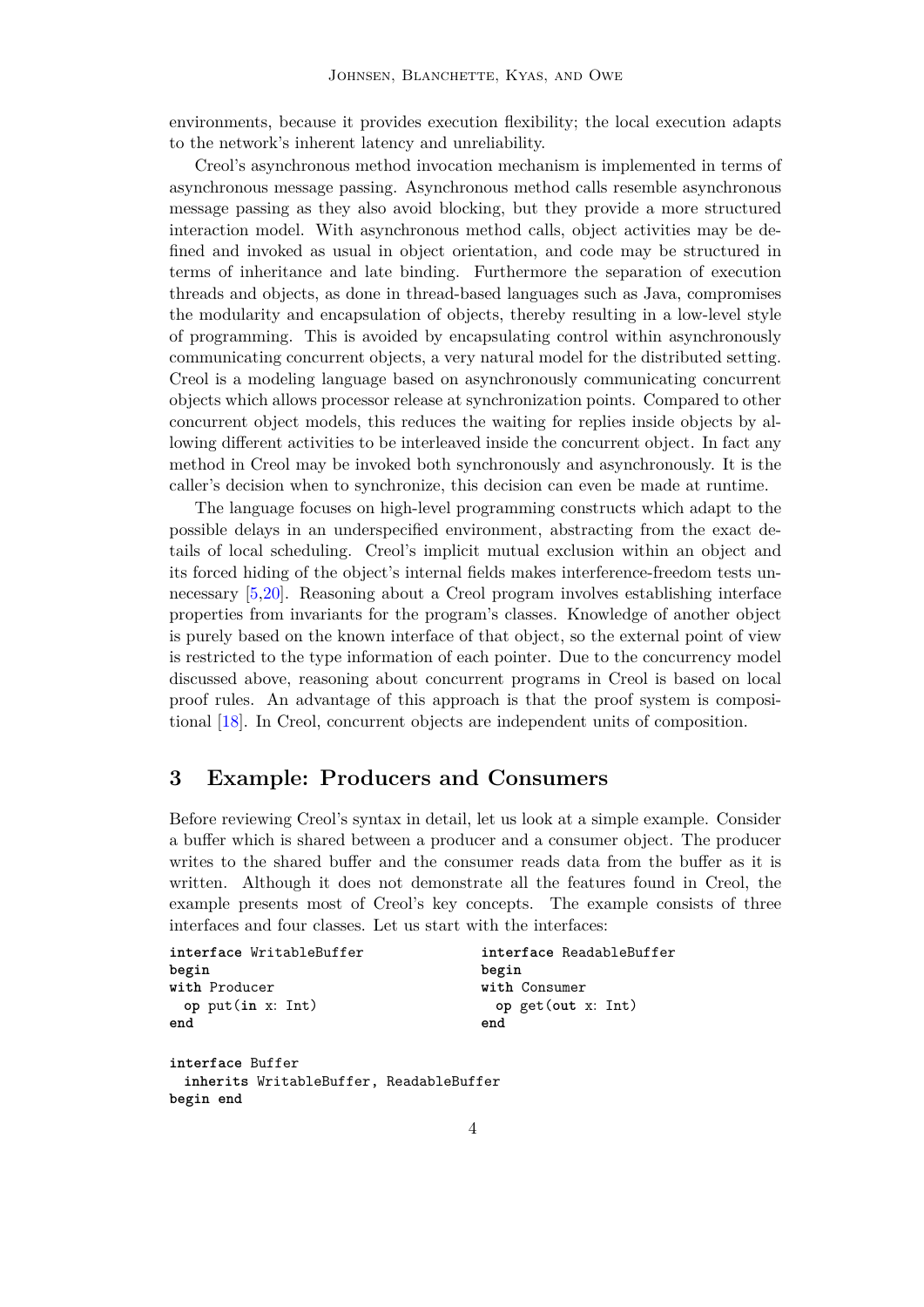The WritableBuffer interface declares the signature of a put method that has an input parameter *x* of type Int. The ReadableBuffer interface declares the signature of a get method that has an output parameter *y* of type Int; i.e., *y* will be the return value from the call. The with Producer and with Consumer clauses declare *cointerface requirements*, which express that only objects of type Producer may invoke the put method and similarly only objects of type Consumer may invoke the get method. We omit the Producer and Consumer interfaces, which do not export any methods, and proceed with the Producer and Consumer classes.

```
class Producer(buf: WritableBuffer) implements Producer
begin
 var i: Int :=1;
 op run == buf.put(i;); i :=i +1; !run()
end
class Consumer(buf: ReadableBuffer) implements Consumer
begin
 var sum: Int := 0;
 op run == var j: Int; buf.get(; j); sum := sum +j; !run()
end
```
The Producer class provides the Producer interface and takes an object that supports the WritableBuffer interface as parameter. Its run method repeatedly calls put on the WritableBuffer object with arguments  $1, 2, 3, \ldots$ . These calls are synchronous; i.e., the run process is blocked until the method has returned. By prefixing these calls by await, one would obtain non-blocking calls, as demonstrated further below. Objects in Creol are active; the run method is automatically invoked when Producer is instantiated. The Consumer class resembles Producer. Instances of Consumer get their data from an object that supports the ReadableBuffer interface, one integer at a time, and compute the sum of the data received from the buffer. The semicolon in buf<sub>.get</sub> $(j)$  indicates that *j* is an output argument (get has no input argument).

```
class OneSlotBuffer implements Buffer
begin
 var value: Int, full: Bool
 op init == full :=false
 with Producer op put(in x: Int) == await \neg full; value, full :=x, true
 with Consumer op get(out x: Int) == await full; x, full :=value, false
end
```
The OneSlotBuffer class supports the WritableBuffer and ReadableBuffer interfaces, and implements the put and get methods. The methods are annotated with their respective cointerface requirements. The class also declares two fields value and full and a parameterless init method. This is the constructor method which is called before run is invoked. The initial await statements of put and get provide enabling conditions. Thus the execution of an invocation of put must wait for full to be false, and the execution of an invocation of put for full to be true.

The buffer's role is to synchronize the producer and the consumer, ensuring that the consumer doesn't read data that the producer hasn't generated yet and that the producer doesn't overwrite data that the consumer hasn't read. In this example, the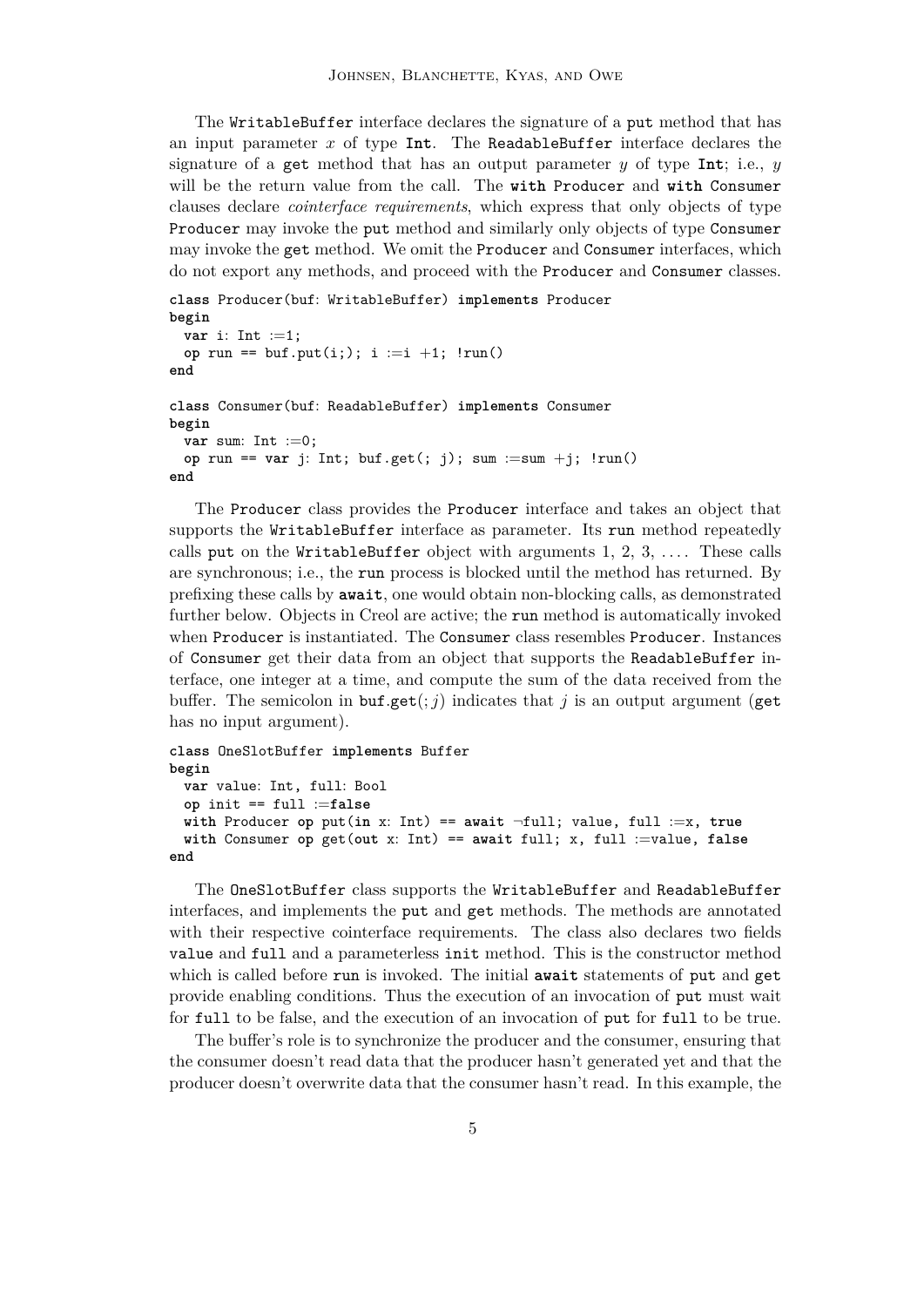single slot buffer can store at most one data item at a time — a more realistic (and more efficient) Buffer class implementation would typically use a circular buffer internally.

```
class Main
begin
 op run == var buf: Buffer, prod: Producer, cons: Consumer;
   buf :=new OneSlotBuffer; prod :=new Producer(buf);
   cons :=new Consumer(buf)
end
```
To launch the program, we instantiate the Main class. This can be achieved in the Creol interpreter using a special command that takes the name of a class and optional arguments corresponding to the class parameters. The run method, which is invoked automatically when Main is instantiated, starts by creating a OneSlotBuffer instance. Object creation connects the types of references to the classes of objects. The method then creates one Producer and one Consumer instance, both initialized with a reference to the buffer. At that point, the producer's and the consumer's run methods are invoked, giving rise to two nonterminating activities that exchange data through the Buffer object. Producer–consumer synchronization works as follows: If the consumer calls get before the producer calls put, then full is false and the get method invocation is suspended by the await full statement. This enables put to execute. When put returns, full has become true and get may resume its execution. Similarly, if the producer calls put twice before the consumer calls get, the second put invocation is suspended by await *¬*full. The await-statements explicitly declare processor release points.

Creol's concurrency model makes it easy to combine active and reactive behavior in the same object. The run method initiates the object's active behavior, whereas its exported methods are available to the environment. We illustrate this by the following version of the Consumer class:

```
class Consumer (buf: ReadableBuffer) implements Consumer
begin
 var sum :Int;
 op init == sum :=0;
 op run == var j: Int; while true do await buf.get(; j); sum := sum +j end
 with Any op getSum(out s: Int) == s := sumend
```
In this version of the class, a method getSum returns the sum computed so far, and initialize sum by an init method. Note that getSum has a cointerface Any. This is the supertype of all interfaces and does not impose any requirements on the caller, so any object may call getSum. In contrast, only Producer objects could call the put method on Buffer objects.

The introduction of the getSum method has led to one more change to the Consumer class. The synchronous method call buf*.*get(; *j*) in run has been replaced by the statement **await** buf.get( $(i)$ ), which invokes get asynchronously, releases the processor while it waits for the reply to this call, and then retrieves the return value. Thanks to the explicit processor release, the object can service incoming calls to getSum while waiting for buf's reply.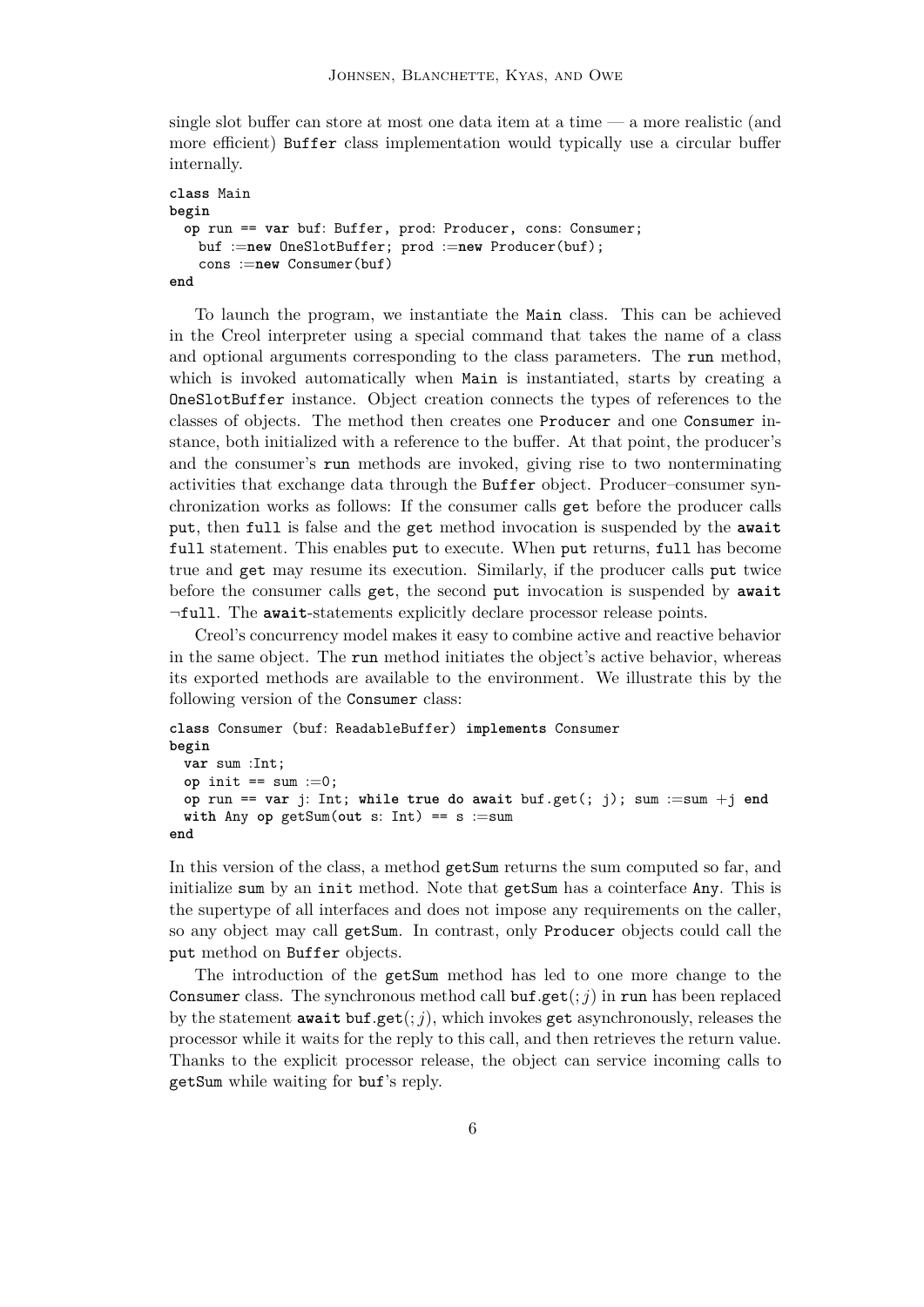```
Syntactic categories
```

| Definitions |
|-------------|
|             |

| $C, I, m \in$ Names<br>$t \in$ Label<br>$q \in$ Guard<br>$p \in MtdCall$<br>$s \in$ Stmt<br>$x \in \mathsf{Var}$<br>$e \in \mathsf{Expr}$<br>$o \in \mathsf{ObjExpr}$ | $IF ::=$ interface I [inherits I] begin {with I $Sq$ } end<br>$CL ::=$ class $C[\overline{x:I}]$ [inherits $\overline{C}$ $[(\overline{e})]$ ] [implements $\overline{I}]$ [contracts $\overline{I}]$ ]<br>begin {var $\{x: I := e\}$ } $\overline{M}$ {with $\overline{I}$ $\overline{M}$ } end<br>$M ::= Sq == [var \{x : I[:= e]\}; \exists$<br>$Sg ::=$ op m ([in $\overline{x : I}$ [out $\overline{x : I}$ ])<br>$q ::= b   t?   q \wedge q   q \vee q$<br>s ::= begin $\overline{s}$ end $ \overline{s} \square \overline{s}   x := e   x :=$ new $C[(\overline{e})]$ |
|-----------------------------------------------------------------------------------------------------------------------------------------------------------------------|------------------------------------------------------------------------------------------------------------------------------------------------------------------------------------------------------------------------------------------------------------------------------------------------------------------------------------------------------------------------------------------------------------------------------------------------------------------------------------------------------------------------------------------------------------------------------|
|                                                                                                                                                                       | $\mid [t]![o.]m(\overline{e}) \mid t?(x) \mid$ release $\mid$ await $g \mid [$ await $][o.]m(\overline{e};\overline{x})$                                                                                                                                                                                                                                                                                                                                                                                                                                                     |
| $b \in \mathsf{BoolExpr}$                                                                                                                                             | skip   if $b$ then $\overline{s}$ [else $\overline{s}$ ] end   while $b$ do $\overline{s}$ end                                                                                                                                                                                                                                                                                                                                                                                                                                                                               |

<span id="page-6-1"></span>Figure 1. The language syntax. Terms such as  $\bar{e}$ ,  $\bar{x}$ , and  $\bar{s}$ , denote lists over terms of the corresponding syntactic categories,  $\{...\}$  denotes lists over larger syntactical elements, and  $[...]$  denotes optiona Elements in a list are separated by a comma (except statement in statement lists by semicolon).

### <span id="page-6-0"></span>**4 The Creol Syntax**

This section presents Creol's syntax and informally explains its semantics. References to further presentations of language aspects and to the type system and formal semantics are given in Section [4.5.](#page-9-0) A Creol program consists of a list of interface and class declarations. Before looking at the syntax given in Figure [1,](#page-6-1) we introduce a few basic syntactic categories: identifiers and data types. The set Names of *identifiers* are used to name interfaces, classes, methods, fields, parameters, local variables, and method call labels. The set Types comprises the built-in data types Bool, Int, Char, Float. In addition, the name of any interface may be used as a type. If  $T, \ldots, T' \in \text{Types}$  are types, then List[*T*] and Set[*T*] are lists and sets of type *T* and  $T \times \ldots \times T'$  is a tuple of types  $T, \ldots, T'$ . For modeling intra-object data manipulation, we assume given a language Expr of side effect free expressions, including operations on natural numbers, lists, etc. This language is not discussed in this paper. In the presentation of the language below, some syntactic elements are optional. The optional elements are specified in Figure [1.](#page-6-1)

#### *4.1 Interface Declarations*

The syntax of an *interface declaration* is given by the production *IF* in Figure [1.](#page-6-1) The *cointerface k* of a method is an interface that the calling object is required to implement; using the implicit caller parameter, the callee can then make callbacks to the calling object through interface *k* [\[29\]](#page-13-4). In order to allow any object to call the methods of an interface, the cointerface is the empty interface Any, which is implicitly supported by all classes.

A *method signature Sq* is given by op *m* (in  $\overline{x : I}$  out  $\overline{y : J}$ ), with  $m \in$  Names,  $\overline{x}, \overline{y} \in \mathsf{Var}$ , and  $\overline{I}, \overline{J} \in \mathsf{Types}$ . Instead of returning a value directly, Creol methods may assign values to one or several output parameters declared using the out keyword. If the method has neither input nor output parameters, the parentheses around the empty parameter list may be omitted.

#### *4.2 Class Declarations*

The syntax of a *class definition* is given by the production *CL* in Figure [1.](#page-6-1) A class defines a number of methods which work on a local state. These methods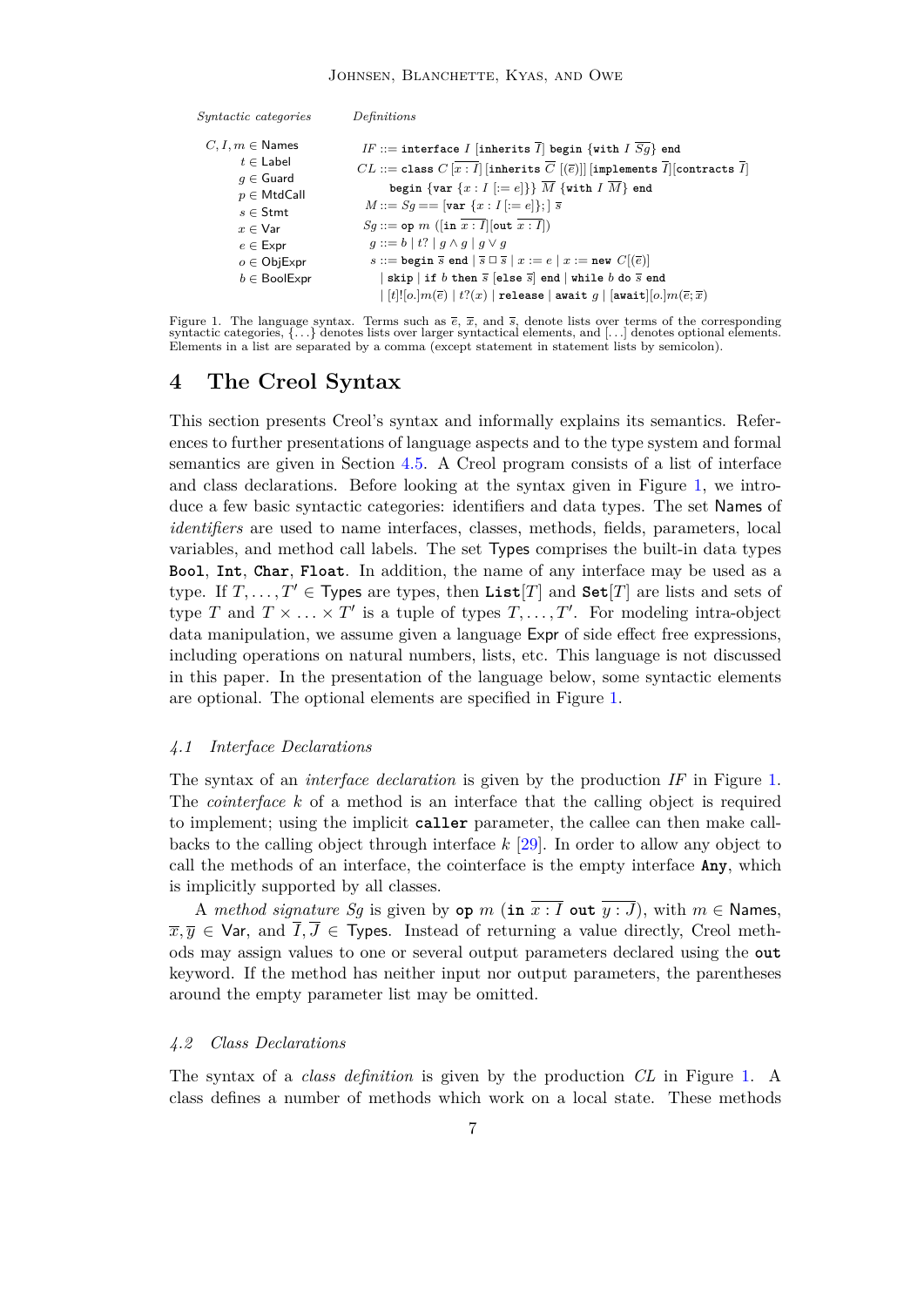may include a method init, used to initialize objects of the class, and a method run, used to define active behavior. If defined, these methods are automatically invoked at creation time; first init, then run. A class may declare parameters and fields *x* : *I*. The parameters must be provided at object creation time and serve as arguments to the constructor method init, but otherwise they behave like read-only variables. Parameters and fields are not accessible to other objects.

Whereas interfaces only declare method signatures, classes also contain method bodies. The set  $\overline{M}$  of method declarations contains elements with the syntax  $Sq ==$ var  $x : T := e$ ; *s* where *Sg* is the method signature,  $x \in \mathsf{Var}$  is a local variable of type  $T \in \mathsf{Types}$ , initialized to *e*, and  $\overline{s} \in \overline{\mathsf{Strnt}}$  is a statement list. Methods declared before the first with clause can only be called by the object itself. Methods declared in the scope of a clause with I require I as an interface of the caller.

A class *C* may inherit fields and methods from one or several superclasses, but methods may be overridden. The interfaces supported by the class are specified in the implements and contracts clauses. The class must provide implementations for all methods declared by these interfaces, with matching cointerface requirements. Note that in Creol, inheritance and subtyping do not coincide: Classes that inherit from a class *C* are not required to support the interfaces in the implements clause of *C*. This stands in contrast with the concept of inheritance as found in Java or  $C^{\sharp}$ , but allows more flexible code reuse without breaking behavioral requirements. If we want to force a certain interface (and its behavioral specification) upon a class and all its direct and indirect subclasses, the interface is declared in the contracts clause instead of the implements clause. Thus, the interfaces contracted by a class are inherited by its subclasses but the interfaces implemented by a class are not.

### *4.3 Basic Statements*

The imperative statements in Creol are now briefly introduced. In addition to standard statements, Creol offers a few statements that are only relevant in a concurrent or distributed context. Basic statements are discussed in this section and composition operators in Section [4.4.](#page-9-1)

Let  $\overline{x} \equiv x_1, \ldots, x_n \in \overline{\mathsf{Names}}$  be a list of variables and  $\overline{e} \equiv e_1, \ldots, e_n \in \overline{\mathsf{Exp}}$  be a list of expressions such that each  $e_i$  is type-compatible with the corresponding  $x_i$ . Assignment has the following syntax:  $\bar{x} := \bar{e}$ . If  $n > 1$ , the assignments to  $x_1, \ldots, x_n$ are performed simultaneously. Thus, the statement  $a, b := b, a$  swaps the values of *a* and *b*. Since expressions do not have side effects, an additional syntax rule is used to assign a newly created object to a variable. Let  $x \in$  **Names** be the name of a variable,  $c \in$  Names be the name of a class, and  $\overline{e} \equiv e_1, \ldots, e_n \in \overline{\text{Exp}}$  be a list of expressions. New instances of class *C* may be created as follows:  $x := new C(\overline{e})$ . The expressions  $e_1, \ldots, e_n$  are assigned to the class parameters specified in the class declaration. If the class has a parameterless method called init, this method executes immediately. If class *C* has superclasses, the superclasses' init methods are called recursively, before *C*'s version of init is run. In addition, if a run method is declared or inherited by the class, it is invoked immediately after init. Remark that init implicitly gets its parameters from the class and that run does not have parameters.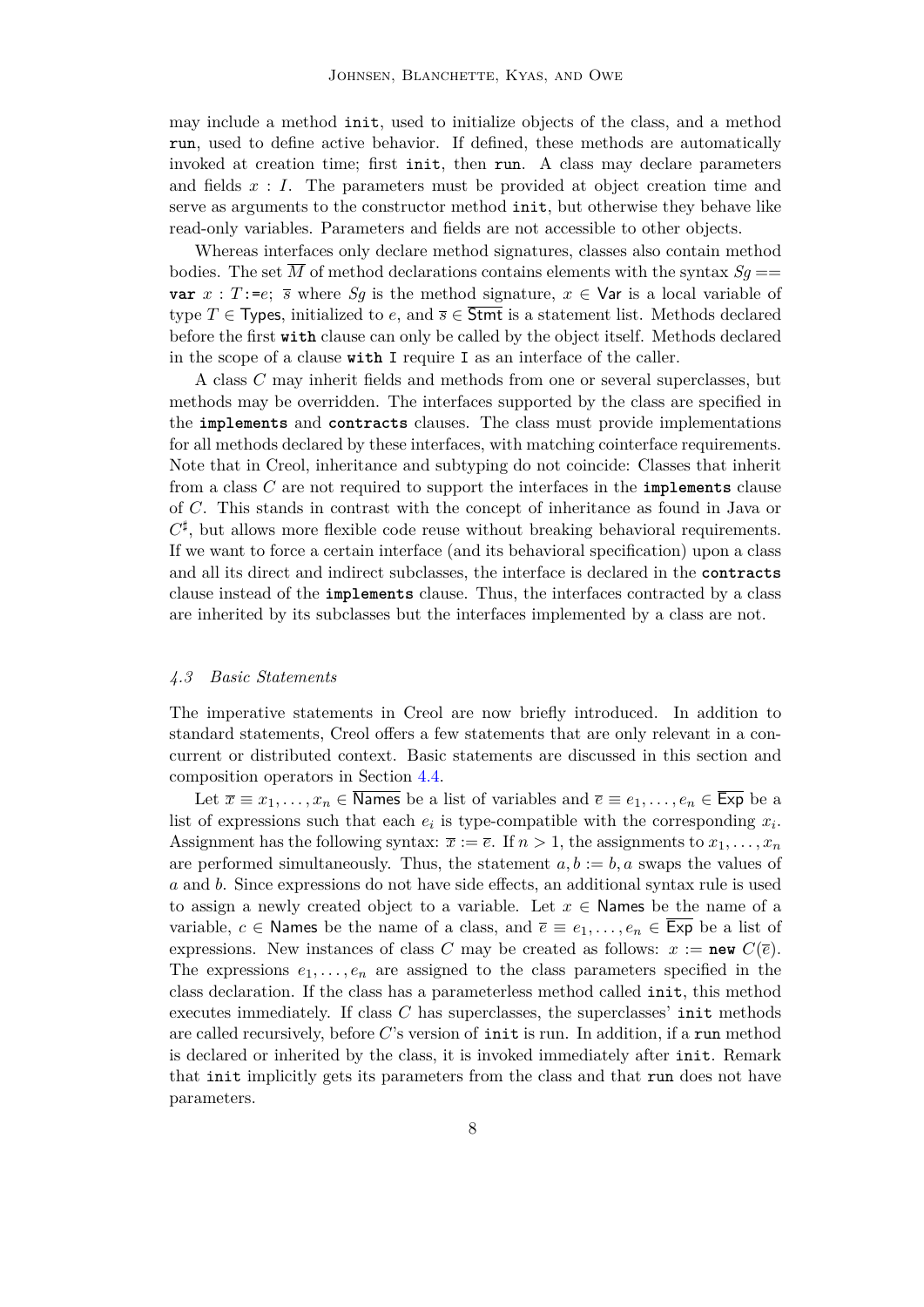The statement **release** represents unconditional release. The **await** statement is used for conditional processor release. The statement await *g* releases the processor if the guard *g* evaluates to false and reacquires the processor at some later time when *g* is true. The syntactic category Guard of *conditional guards* is constructed by the production *g* in Figure [1,](#page-6-1) including (conjunctions and disjunctions of) Boolean expressions *b* over the local state of the object and queries  $t$ ? of whether replies to method calls made by the current process have arrived.

Any method may be called synchronously with the syntax  $o.m(\overline{e}; \overline{y})$  or asynchronously with the syntax  $l!o.m(\overline{e}); \ldots; l?(\overline{y})$ . Here,  $l \in \mathsf{Names}$  is a label, i.e. a special kind of variable used to identify an asynchronous call,  $o \in \text{Exp}$  is an object expression of type  $t, m \in$  Names is the name of a method supported by the  $t$  type, *e ∈* Exp is a list of input arguments, and *y ∈* Names is a list of output arguments. As usual, the input and output arguments must match the parameters declared in the method's signature. In addition, the calling object must implement the method's cointerface if one was specified.

Asynchronous method calls consist of an invocation and a reply. The invocation can be seen as a message from the caller to the called method, with arguments corresponding to the method's input parameters. The reply is a message from the called method, containing the return values for the call. Thus, in the asynchronous case, the call is captured by two separate statements; an invocation  $l!o.m(\bar{e})$  and a reply  $l?(\overline{y})$ . Here,  $l \in \mathbb{N}$  ames is a label whose value identifies the asynchronous call. This label makes it possible to refer to a specific asynchronous call in cases where several calls are active at the same time.

The guard *l*? evaluates to true if and only if a reply for the call identified by label *l* is available, and allows us to program non-blocking calls. In particular, the sequence  $t \cdot l \cdot o.m(\overline{e})$ ; await  $t$ ?;  $t$ ?( $\overline{y}$ ) gives a standard non-blocking call, and is abbreviated **await**  $o.m(\overline{e}; \overline{y})$ .

**Example 4.1** The following code initiates an asynchronous method call, executes some statements, releases the processor if the reply has not arrived, and finally retrieves the return values stored in the reply:

var result: Int; var l: Label[Int]; l!server.request(); *. . .*; await l?; l?(result)

Without the **await** statement, the program would block on the reply statement l?(result) until the associated method invocation had terminated. This is the standard behavior of transparent futures (e.g.,  $[11]$ ), in which case the reply statement could be made implicit by identifying 1 with reply.

Method calls may be local or remote. Local synchronous calls correspond to the case where *o* is omitted or evaluates to self and are executed immediately in order to avoid deadlocking the object. In contrast, a remote synchronous call  $o.m(\overline{e}; \overline{y})$  is implemented as an asynchronous method invocation  $t|o.m(\bar{e})$  followed by the reply statement  $t^2(\overline{y})$ , for some fresh label *t*. Because there is no **await** statement between the method invocation and the reply statement, the calling object is blocked while the remote method executes. The values assigned to the output parameters become available in  $\bar{y}$ .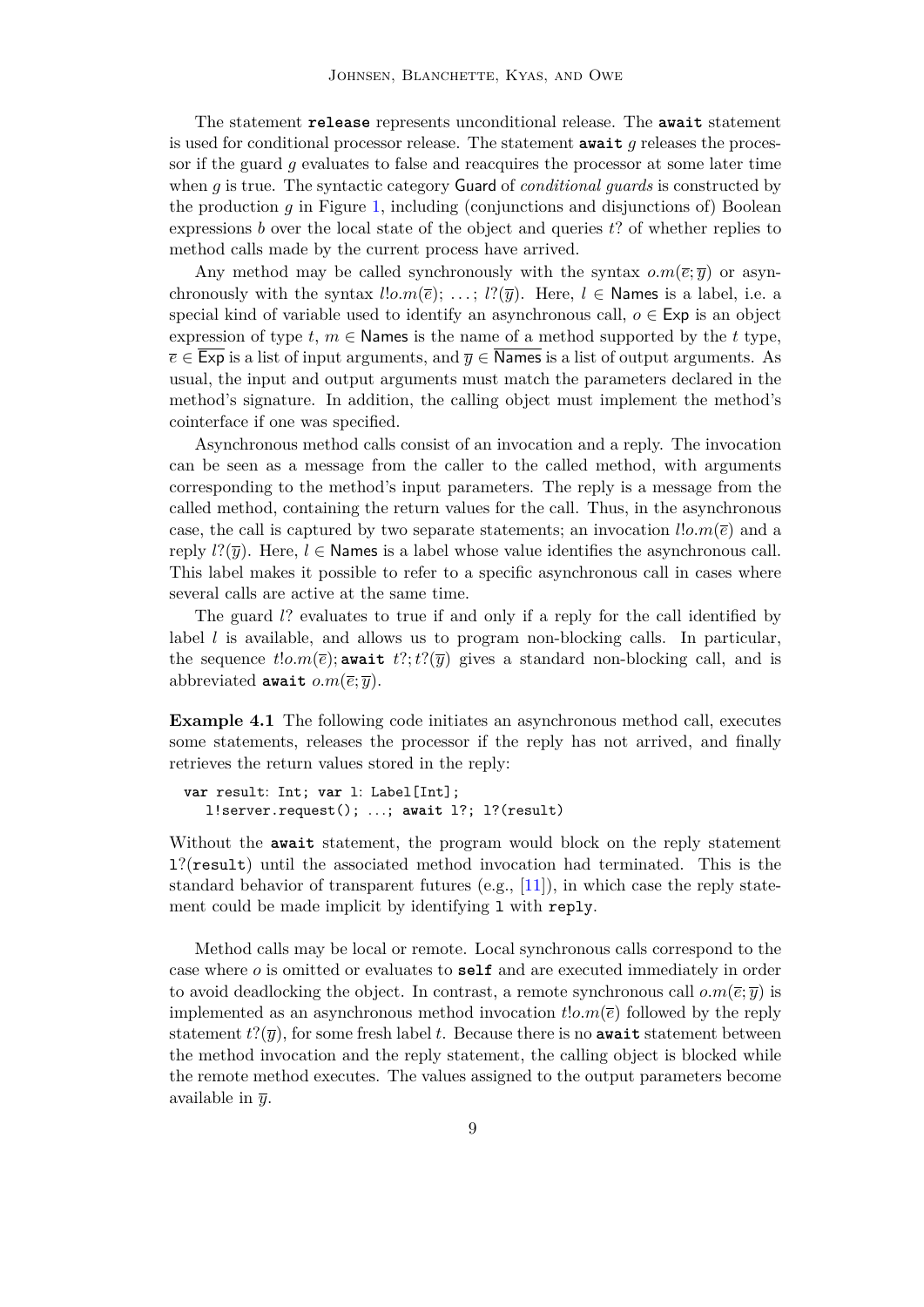When overriding a method in a subclass, it is often necessary to call the original superclass implementation of the method as well. This is done using *qualified method calls*, which have the syntax  $l!m@C(\bar{e})$  for the local asynchronous call,  $m@C(\bar{e}; \bar{y})$ for the local synchronous call, and **await**  $m \mathbb{Q}C(\bar{\epsilon}; \bar{y})$  for the local non-blocking call, where  $C \in \mathbb{N}$  are is the name of a superclass. Qualified method calls give static access to methods defined in any superclass and are always local.

#### <span id="page-9-1"></span>*4.4 Compound Statements*

Statements can be grouped (*s*) and composed using sequential composition  $s_1$ ;  $s_2$ , conditionals if *b* then  $s_1$  else  $s_2$  end, and loops while *b* do *s* end, with  $b \in \text{BoolExp}$ and  $s, s_i \in$  Stmt. In addition, Creol offers an operator for nondeterministic choice, written  $S_1 \square S_2$ . The composition operator; binds more strongly than the choice operator  $\Box$  and both operators are associative.

In order to understand the choice operator, the following definitions are used. A statement *S* is *enabled* if it can execute in the current state without releasing the processor immediately. For example, **await**  $b$  is enabled if  $b$  evaluates to true; otherwise it is disabled. If *s* is enabled and does not block immediately, then we say that *s* is *ready*. The statement  $l?(\overline{y})$  is always enabled, but it is only ready if the reply associated with *l* has arrived.

The nondeterministic choice statement  $s_1 \square s_2$  executes either  $s_1$  or  $s_2$ . If both branches  $s_i$  are ready, then  $s_1 \square s_2$  chooses either  $s_1$  or  $s_2$ . If only one branch  $s_i$  is ready, that branch is executed. If neither branch is ready,  $s_1 \square s_1$  blocks if either  $s_1$ or *s*<sup>2</sup> is enabled and releases the processor otherwise.

**Example 4.2** The nondeterministic statements are typically used in conjunction with asynchronous method calls. Consider the following method bodies:

```
var res: Int; var l1, l2: Label[Int];
  l1!server1.request(); l2!server2.request();
     11?(res) \Box 12?(res); processResult(res)
var res1,res2: Int; var l1, l2: Label[Int];
  l1!server1.request(); l2!server2.request();
     l1?(res1); processResult(res1); l2?(res); processResult(res2)
       ✷ l2?(res2); processResult(res2); l1?(res1); processResult(res1)
```
In both method bodies, two asynchronous method calls are made: one to server1 and one to server2. In the first method body the nondeterministic choice selects the first reply which arrives for further processing, and the other reply is ignored. In the second method body, both replies are processed, but the order of processing depends on which reply arrives first. (The second method body suggests a nondeterministic merge operator, discussed in [\[30\]](#page-13-1).)

#### <span id="page-9-0"></span>*4.5 The Full Language and Formal Semantics*

In this paper, focus has been on the basic model of concurrency and communication in Creol. A more in-depth discussion of this model and its formal semantics may be found in [\[30\]](#page-13-1). The integration of first-class futures in Creol is discussed in [\[17\]](#page-12-14). An industrial case study of the ASK communication system in Creol is presented in [\[4\]](#page-11-3).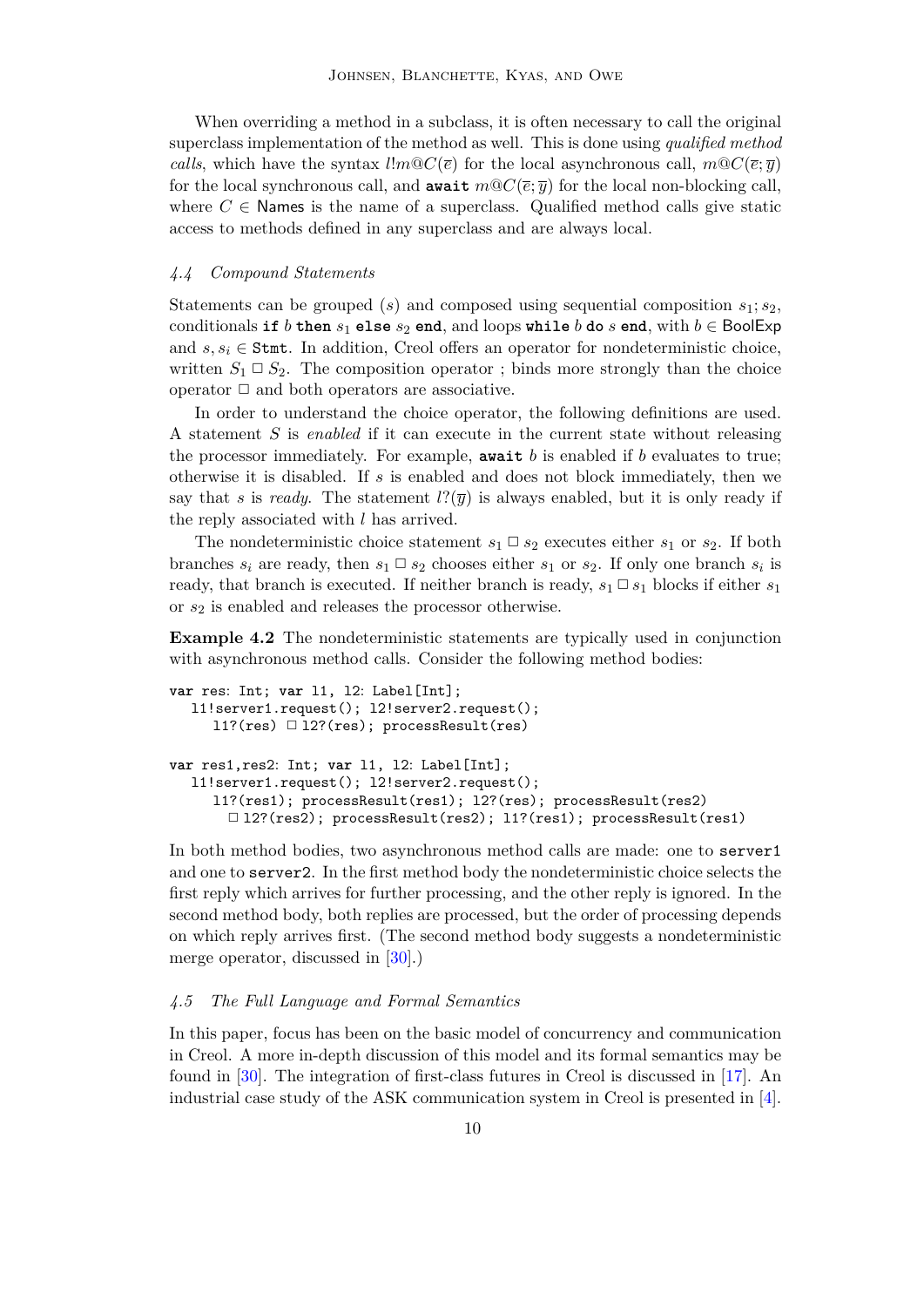Type systems for asynchronous method calls are developed in [\[36\]](#page-13-7) and for the full language in [\[35\]](#page-13-2). An extension of Creol for service-oriented computing is presented in [\[13\]](#page-12-15) and for wireless communication in [\[32\]](#page-13-10). Creol further supports runtime reprogramming of distributed systems by means of a dynamic class construct which allows objects of a class and its subclasses to gradually evolve in a type-safe way without interrupting the overall system execution [\[33](#page-13-5)[,42\]](#page-13-6).

### <span id="page-10-0"></span>**5 Analysis of Creol Models**

Creol is a formally defined language with an operational semantics defined in rewriting logic [\[38\]](#page-13-11). Rewriting logic specifications are executable on the Maude rewriting engine [\[14\]](#page-12-16), which provides a range of analysis facilities like simulation, search, and model checking. Thus Maude works as an interpreter for Creol models with support for analysis. A compiler and type checker for Creol is available which translates Creol models to the input format of the interpreter. A plug-in to Eclipse helps in developing models and which interacts with the interpreter; e.g., it is possible to query a given state of an execution without being exposed to the underlying Maude representation of the runtime state. The Creol compiler and interpreter, as well as the Eclipse front-end and a range of example models, are available from the Creol web-site [\[15\]](#page-12-17).

Creol models of distributed systems are highly nondeterministic, both with respect to intra-object scheduling and to inter-object communication. Testing methods for Creol models exploit the flexibility of the Maude rewriting engine to drive the interpreter in specific directions. In order to customize a concurrent object for a specific application, a scheduler may be added to the object which resolves aspects of its nondeterminism. Initial work on testing concurrent objects with application-specific schedulers is presented in [\[40\]](#page-13-12). Inter-object testing exploits the strong encapsulation of the internal object state in Creol and is therefore based on observable behavior, building on a theory of observability for distributed concurrent objects [\[1\]](#page-11-4). Using Maude's support for reflection, the monitoring of communication in the interpreter may be done in a non-obtrusive way, leaving the language semantics unchanged. However, rule selection may be guided by predicates expressing constraints on the observable behavior of objects, partly resolving inter-object nondeterminism [\[34,](#page-13-13)[25\]](#page-12-18).

The concurrency model and strong encapsulation of Creol is also exploited in the proof system for the language. Reasoning about Creol models is done in two steps. First the intra-object behavior is specified in terms of a class invariant, using an auxiliary variable for the local history of communication. This invariant is similar to a monitor invariant, but in contrast to monitor reasoning we need not be concerned with the amount of signaling between processes as this is taken care of by the semantics of processor release points. The proof system for internal reasoning about concurrent objects with asynchronous method calls and futures is based on purely local proof rules and is sound and complete [\[17\]](#page-12-14). The relationship between model interpretation in Maude and the proof system is studied in [\[8\]](#page-12-19). Since class inheritance and interface subtyping are distinct, code reuse can be more flexible than with behavioral subtyping [\[37\]](#page-13-14). Nevertheless, code reuse supports incremental reasoning based on lazy behavioral subtyping [\[22,](#page-12-20)[23\]](#page-12-21). Based on the class invariant,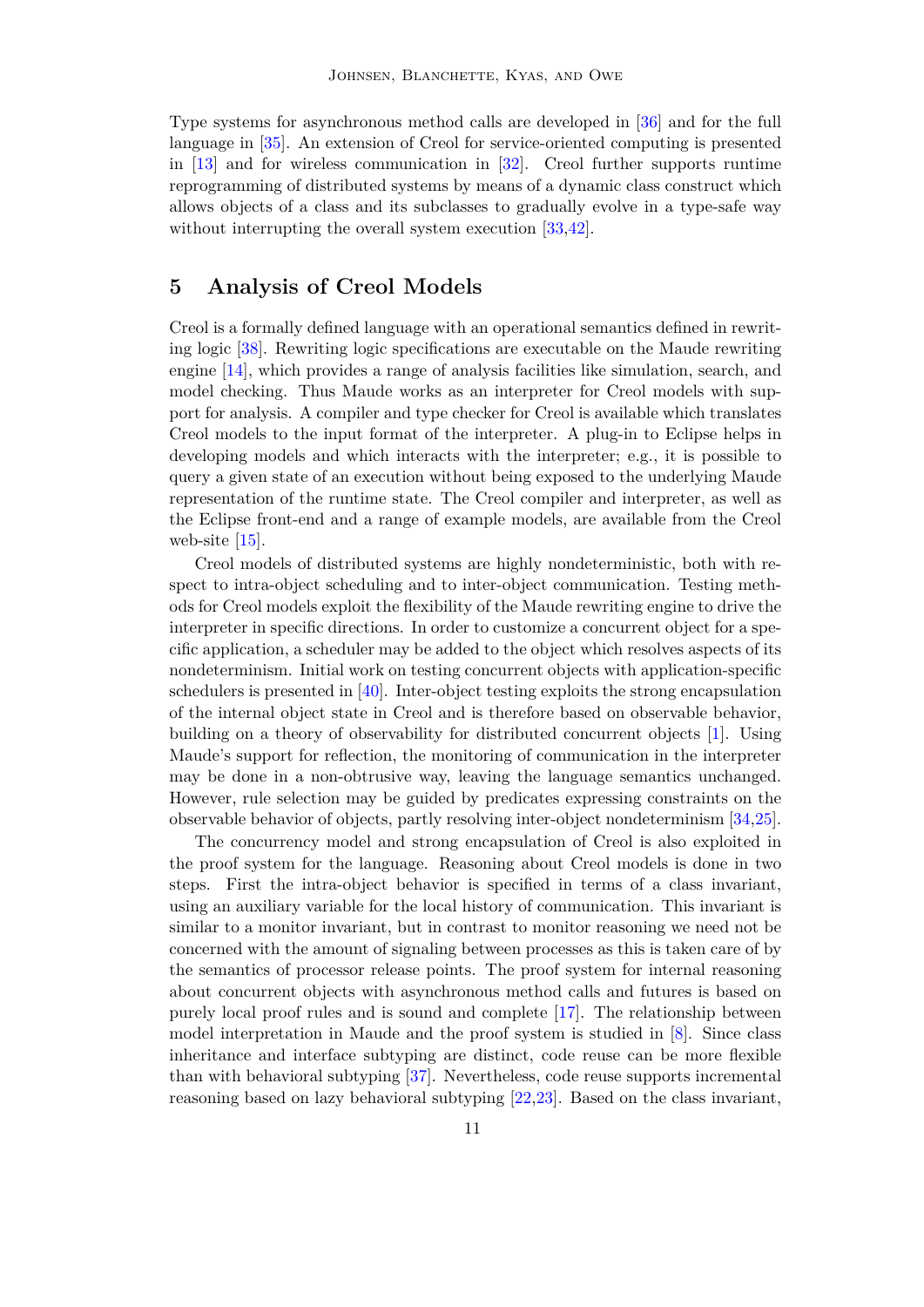the behavioral specification of the interfaces implemented by the class need to be derived [\[21\]](#page-12-22). Consequently, reasoning about object composition is done in terms of observable behavior, relying on the behavioral properties of the interfaces, specifying the observable object behavior.

## <span id="page-11-0"></span>**6 Conclusion**

Creol is an object-oriented language that integrates high-level programming constructs for handling inter-object and intra-object concurrency. The language guarantees that an active method has exclusive access to the object's fields, as in a monitor. Each object has its own virtual processor, and pending method invocations on the same object compete for the processor. By enforcing mutual exclusion within an object and by relying on explicit processor release points, the interference issue related to shared variable concurrency in multithreaded object-oriented languages is avoided. Objects communicate with each other through asynchronous method calls, which consist of an invocation and a reply message. This allows the calling object to perform other activities while the call is being serviced. Using nondeterministic statements, the caller can process replies in the order in which they arrive, allowing execution to adapt to the environment in a flexible way. Interfaces with cointerface requirements statically control communication, enabling call-back between peer objects in the distributed setting.

The Creol modeling language is executable on an interpreter which supports query-driven resolution of nondeterminism based on the runtime state of execution. This enables the application of a range of testing methods to the language and experimentation with application-specific scheduling at the modeling stage. Furthermore, the concurrency model and object encapsulation adopted in the modeling language enables compositional reasoning about concurrent distributed systems.

**Acknowledgments.** Many people have contributed to the development of the Creol language and tools. Among the work reported in this paper, we are specifically grateful for the contributions of Bernhard Aichernig, Joakim Bjørk, Frank de Boer, Dave Clarke, Johan Dovland, Andreas Griesmayer, Rudi Schlatte, Andries Stam, Martin Steffen, Arild Torjusen, and Ingrid Chieh Yu.

### **References**

- <span id="page-11-4"></span>[1] Ábrahám, E., I. Grabe, A. Grüner and M. Steffen, *Abstract interface behavior of an object-oriented language with futures and promises* (2008), submitted as invited journal contribution to a special edition of the Journal of Logic and Algebraic Programming (NWPT'07).
- <span id="page-11-1"></span>[2] Ábrahám-Mumm, E., F. S. de Boer, W.-P. de Roever and M. Steffen, *Verification for Java's reentrant multithreading concept*, in: M. Nielsen and U. H. Engberg, editors, *FoSSaCS*, Lecture Notes in Computer Science **2303** (2002), pp. 4–20.
- <span id="page-11-2"></span>[3] Agha, G. A., I. A. Mason, S. F. Smith and C. L. Talcott, *A foundation for actor computation*, Journal on Functional Programming **7** (1997), pp. 1–72.
- <span id="page-11-3"></span>[4] Aichernig, B., A. Griesmayer, R. Schlatte and A. Stam, *Modeling and testing multi-threaded* asynchronous systems with Creol, in: Proceedings of the 2nd International Workshop on Harnessing Theories for Tool Support in (2008), this volume.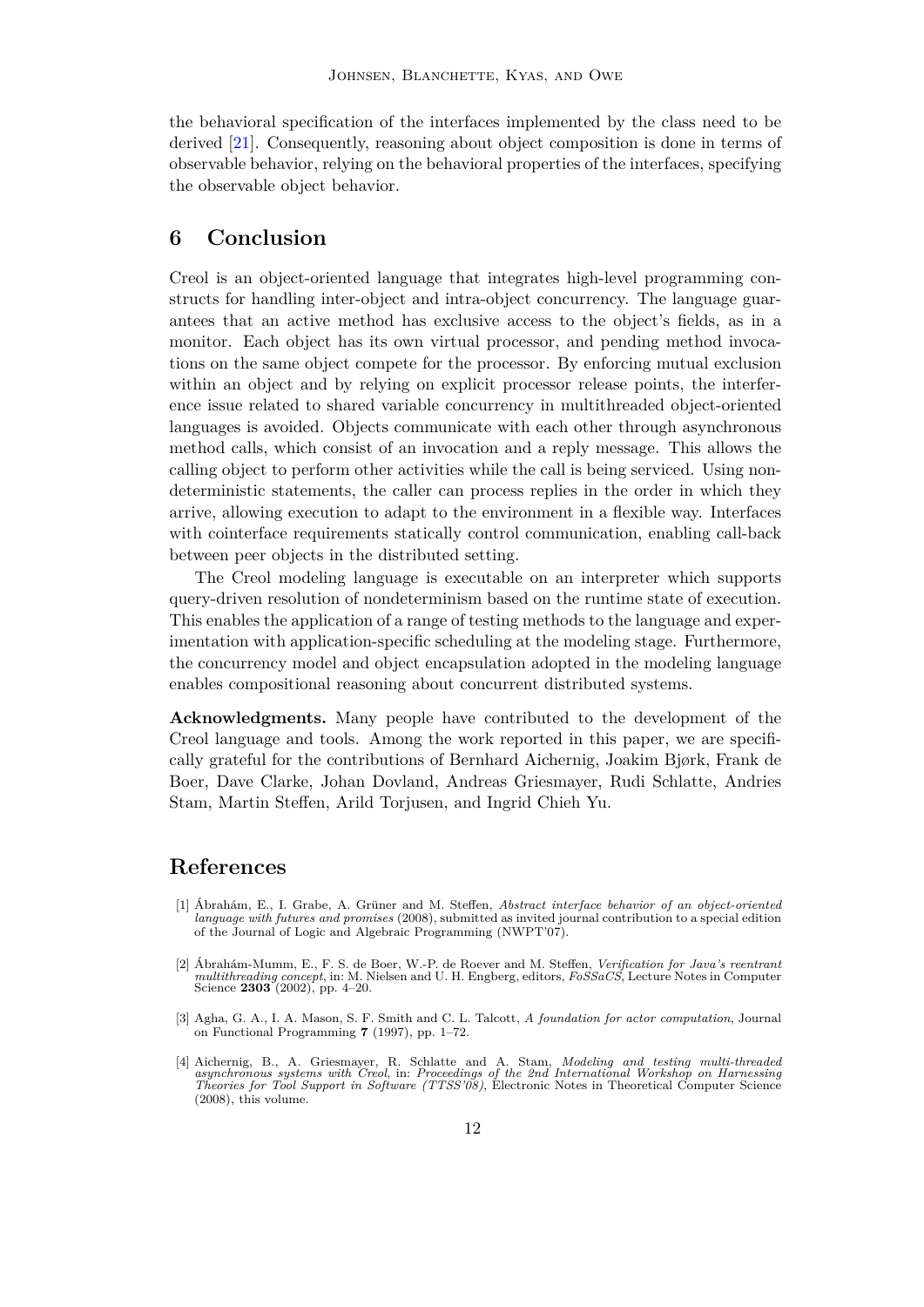- <span id="page-12-2"></span>[5] Andrews, G. A., "Foundations of Multithreaded, Parallel, and Distributed Programming," Addison-Wesley, 1999.
- <span id="page-12-6"></span>[6] Baker, H. G. and C. E. Hewitt, *The incremental garbage collection of processes*, ACM SIGPLAN Notices **12** (1977), pp. 55–59.
- <span id="page-12-9"></span>[7] Benton, N., L. Cardelli and C. Fournet, *Modern concurrency abstractions for C]* , ACM Transactions on Programming Languages and Systems **26** (2004), pp. 769–804.
- <span id="page-12-19"></span>[8] Blanchette, J. C. and O. Owe, An open system operational semantics of an object-oriented and component based language, in: Proc. 4th International Workshop on Formal Aspects of Component Software, Electronic Notes in T
- <span id="page-12-0"></span>[9] Brinch Hansen, P., *The nucleus of a multiprogramming system*, CACM **13** (1970), pp. 238–241.
- <span id="page-12-5"></span>[10] Brinch Hansen, P., *Java's insecure parallelism*, ACM SIG-PLAN Notices **34** (1999), pp. 38–45.
- <span id="page-12-10"></span>[11] Caromel, D. and L. Henrio, "A Theory of Distributed Object," Springer-Verlag, 2005.
- <span id="page-12-4"></span>[12] Cenciarelli, P., A. Knapp, B. Reus and M. Wirsing, An event-based structural operational semantics of multi-threaded Java, in: J. Alves-Foss, editor, Formal Syntax and Semantics of Java, Lecture Notes in Computer Scie
- <span id="page-12-15"></span>[13] Clarke, D., E. B. Johnsen and O. Owe, *Concurrent objects à la carte*, in: D. Dams, U. Hannemann and M. Steffen, editors, *Correctness, Concurrency, Compositionality: Essays in honor of Willem-Paul de Roever*, Lecture Notes in Computer Science (2008), in preparation.
- <span id="page-12-16"></span>[14] Clavel, M., F. Durán, S. Eker, P. Lincoln, N. Martí-Oliet, J. Meseguer and J. F. Quesada, *Maude: Specification and programming in rewriting logic*, Theoretical Computer Science **285** (2002), pp. 187– 243.
- <span id="page-12-17"></span>[15] Creol homepage, *[http:// www.ifi.uio.no/ ~creol](http://www.ifi.uio.no/~creol)*.
- <span id="page-12-11"></span>[16] Cugola, G. and C. Ghezzi, *Cjava: Introducing concurrent objects in Java*, in: M. E. Orlowska and R. Zicari, editors, *OOIS 1997* (1997), pp. 504–514.
- <span id="page-12-14"></span>[17] de Boer, F. S., D. Clarke and E. B. Johnsen, *A complete guide to the future*, in: R. de Nicola, editor, *Proc. 16th European Symposium on Programming (ESOP'07)*, Lecture Notes in Computer Science **4421** (2007), pp. 316–330.
- <span id="page-12-13"></span>[18] de Roever, W.-P., F. S. de Boer, U. Hannemann, J. Hooman, Y. Lakhnech, M. Poel and J. Zwiers, "Concurrency Verification: Introduction to Compositional and Noncompositional Methods," Number 54 in Cambridge Tracts in Theoretical Computer Science, Cambridge University Press, 2001.
- <span id="page-12-7"></span>[19] Di Blasio, P. and K. Fisher, *A calculus for concurrent objects*, in: U. Montanari and V. Sassone, editors, *7th International Conference on Concurrency Theory (CONCUR'96)*, Lecture Notes in Computer Science **1119** (1996), pp. 655–670.
- <span id="page-12-12"></span>[20] Dovland, J., E. B. Johnsen and O. Owe, *Verification of concurrent objects with asynchronous method calls*, in: *IEEE International Conference on Software - Science, Technology and Engineering (SwSTE'05)* (2005), pp. 141–150.
- <span id="page-12-22"></span>[21] Dovland, J., E. B. Johnsen and O. Owe, *Observable behavior of dynamic systems: Component reasoning for concurrent objects*, in: D. Goldin and F. Arbab, editors, *Proc. Workshop on the Foundations of Interactive Computation (FInCo'07)*, Electronic Notes in Theoretical Computer Science **203** (2008), pp. 19–34.
- <span id="page-12-20"></span>[22] Dovland, J., E. B. Johnsen, O. Owe and M. Steffen, *Lazy behavioral subtyping*, in: J. Cuellar and T. Maibaum, editors, *Proc. 15th International Symposium on Formal Methods (FM'08)*, Lecture Notes in Computer Science **5014** (2008), pp. 52–67.
- <span id="page-12-21"></span>[23] Dovland, J., E. B. Johnsen, O. Owe and M. Steffen, *Incremental reasoning for multiple inheritance*, in: *Proc. 10th International Conference on Integrated Formal Methods (IFM'09)*, Lecture Notes in Computer Science (2009), to appear.
- <span id="page-12-3"></span>[24] Gosling, J., B. Joy and G. L. Steele, "The Java Language Specification," Addison-Wesley, 2005, 3rd edition.
- <span id="page-12-18"></span>[25] Grabe, I., M. Kyas, M. Steffen and A. B. Torjusen, *Executable interface specifications for testing asynchronous Creol components*, Technical Report 375, Dept. of Informatics, University of Oslo (2008), submitted.
- <span id="page-12-8"></span>[26] Hewitt, C., *Viewing control structures as patterns of passing messages*, Technical Report 410, Massachusetts Institute of Technology, Artificial Intelligence Laboratory (1976).
- <span id="page-12-1"></span>[27] Hoare, C. A. R., *Monitors: An operating system structuring concept*, CACM **17** (1974), pp. 549–557.